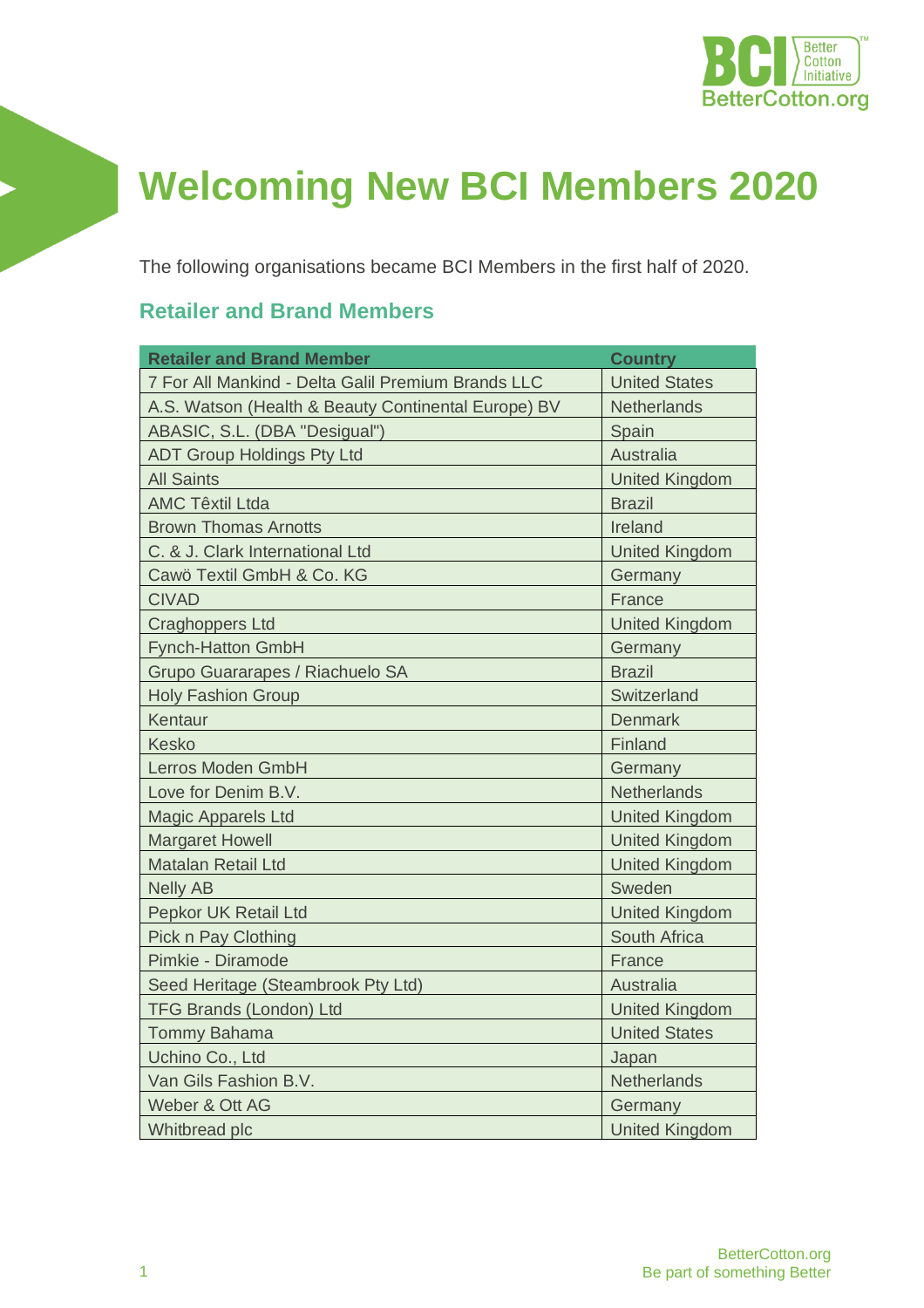

| <b>Supplier and Manufacturer Member</b>                                         | <b>Country</b>              |
|---------------------------------------------------------------------------------|-----------------------------|
| <b>AHP Garments Pvt Ltd</b>                                                     | India                       |
| <b>BeCotton</b>                                                                 | <b>United States</b>        |
| <b>Biocot Agroindustrial LLP</b>                                                | India                       |
| China Top (Beijing) Trade Development Co., Ltd                                  | China                       |
| Guangzhou Jiafeng Supply Chain Science and Technology<br>Partnership (Co., Ltd) | China                       |
| Handan Fexiang Yinxue Trading Co., Ltd                                          | China                       |
| Hangzhou Yinhai Technology Co., Ltd                                             | China                       |
| HuaiAnShi RunZe Textile Limited Company                                         | China                       |
| Hunan Jinhuajia Cotton Industry Co., Ltd                                        | China                       |
| Jiangsu Zhongen International Trade Co., Ltd                                    | China                       |
| Juancheng Chenxu Textile Co., Ltd                                               | China                       |
| Kalpvraksh Impex Pvt Ltd                                                        | India                       |
| Krishna Natural Fibre Pvt Ltd                                                   | India                       |
| <b>OSC Cotton Trading LLC</b>                                                   | <b>United Arab Emirates</b> |
| Qingdao Duojihe International Trade Co., Ltd                                    | China                       |
| Shanghai Eswell International Trade Co., Ltd                                    | China                       |
| Suzhou Continental Cotton Int'l Trade Co., Ltd                                  | China                       |
| SUZHOU DONGPING TEXTILE Co., Ltd.                                               | China                       |
| Vinas Goig Y Canals SA                                                          | Spain                       |
| Wuxi HaiPeng Import and Export Co., Ltd.                                        | China                       |
| Yamachu Mengyo Co., Ltd                                                         | Japan                       |

## **Supplier and Manufacturer Members: Traders**

## **Supplier and Manufacturer Member: Other Intermediaries**

| <b>Supplier and Manufacturer Member</b>                       | <b>Country</b>        |  |
|---------------------------------------------------------------|-----------------------|--|
| Abn Pazarlama Konfeksiyon Tekstil Sanayi Ve Ticaret Ltd. Sti. | <b>Turkey</b>         |  |
| <b>ACSEN Tex P Ltd</b>                                        | India                 |  |
| <b>Adarsh Knitwear Pvt Ltd</b>                                | India                 |  |
| Alesilk S.A.S.                                                | Italy                 |  |
| AN Indústria Têxtil LTDA - Elian                              | <b>Brazil</b>         |  |
| Anadolu Iplik ve Tekstil Fabrikalari A.S.                     | <b>Turkey</b>         |  |
| Angalakshmi Spinning Mill                                     | India                 |  |
| Annpurna Overseas Private Limited                             | India                 |  |
| Arshad Textile Mills Ltd.                                     | Pakistan              |  |
| <b>Asim Textile Mills Ltd</b>                                 | Pakistan              |  |
| Avrupa Pasifik Tekstil San. ve Tic. A.S.                      | <b>Turkey</b>         |  |
| <b>B M Fashions (Holdings) Ltd</b>                            | <b>United Kingdom</b> |  |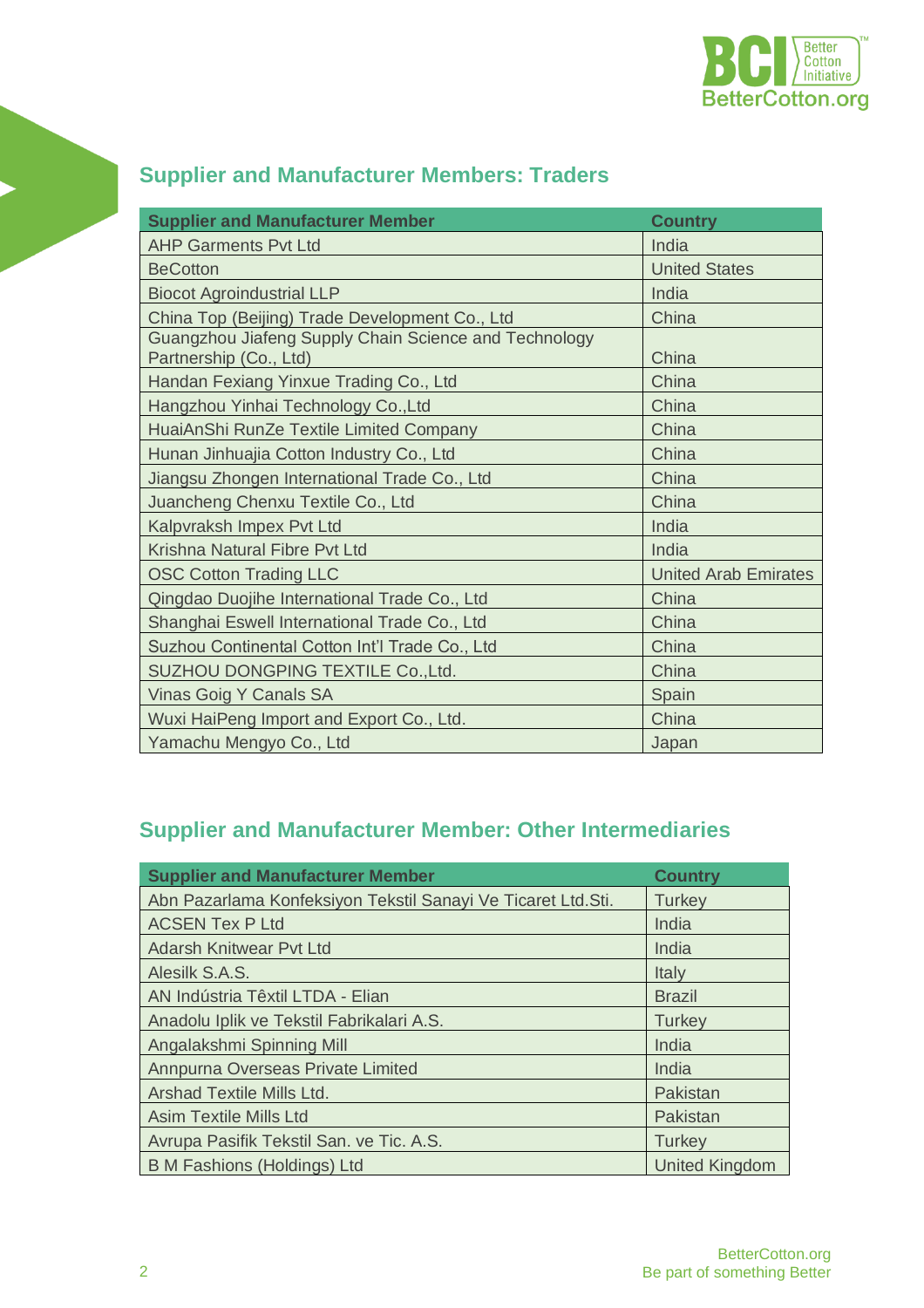

| Bez Tekstil San. ve Tic. Ltd. Sti.                     | <b>Turkey</b>         |  |
|--------------------------------------------------------|-----------------------|--|
| Bil-Han Tekstil San. ve Tic. A.S.                      | <b>Turkey</b>         |  |
| <b>Bjorna Aps</b>                                      | <b>Denmark</b>        |  |
| <b>Bombay Bedding Pvt Ltd</b>                          | India                 |  |
| Botto Giuseppe e Figli Spa                             | <b>Italy</b>          |  |
| Changshan Baibang Fancy Yarn Co., Ltd                  | China                 |  |
| Chaohu Xinya Color Spinning Technology Co.Ltd.         | China                 |  |
| Chr. Held Gmbh & Co. KG                                | Germany               |  |
| Cieffe Filati snc                                      | Italy                 |  |
| Cihangir Egitim Isletmeleri ve Teks. San. ve Tic. A.S. | <b>Turkey</b>         |  |
| Confetti Tekstil Sanayi Ve Dis Ticaret A.S.            | <b>Turkey</b>         |  |
| Cong Ty Tnhh Det Soi Jin Li Cheng                      | Vietnam               |  |
| Cooperativa Nova Esperança - CONES                     | <b>Brazil</b>         |  |
| Dalila Têxtil Ltda                                     | <b>Brazil</b>         |  |
| Davaris Textiles S.A.                                  | Greece                |  |
| Delsey Cotton Spinning Mills Ltd                       | <b>Bangladesh</b>     |  |
| Dongtai Mingly Textiles Ltd                            | China                 |  |
| Dongying Runfeng cotton Co., Ltd                       | China                 |  |
| Edpa USA, Inc.                                         | <b>United States</b>  |  |
| Egyptian Spinning & Weaving Co.                        | Egypt                 |  |
| Erawan Textile Co, Ltd.                                | <b>Thailand</b>       |  |
| <b>Etco Textile Pvt Ltd</b>                            | India                 |  |
| Evergreen Fashion UK Ltd                               | <b>United Kingdom</b> |  |
| Far East Knitting & Dyeing Industries Ltd              | <b>Bangladesh</b>     |  |
| <b>Fashion Point Tekstil Uretim A.S.</b>               | <b>Turkey</b>         |  |
| Feicheng Nuan Chun Nuan Textile Co. LTD                | China                 |  |
| <b>Filobel Filati SRL</b>                              | <b>Italy</b>          |  |
| <b>FKN Textiles</b>                                    | Pakistan              |  |
| Gainup Industries India Pvt Ltd                        | India                 |  |
| <b>Galaxy Cotton Corporation</b>                       | Vietnam               |  |
| <b>GAP PAZARLAMA A.S.</b>                              | <b>Turkey</b>         |  |
| Ghazi Fabrics International Ltd.                       | Pakistan              |  |
| <b>Global Textiles SA</b>                              | Guatemala             |  |
| <b>Glow Tecidos Ltda</b>                               | <b>Brazil</b>         |  |
| <b>Greensource Brand Apparel</b>                       | <b>United States</b>  |  |
| Hanshan Yulong Cotton Co., Ltd                         | China                 |  |
| Hebi junchi worsted Co., Ltd                           | China                 |  |
| Hilera Têxtil S.A.                                     | Guatemala             |  |
| Huaian Yinxin Textile Co., Ltd                         | China                 |  |
| HuBei Xiaomian Industrial Group Co., Ltd               | China                 |  |
| Hubei Yinfeng Textile Co. Ltd                          | China                 |  |
| Hubei Zhuoer Tianlong Textile Co., Ltd                 | China                 |  |
| <b>Idrees Textile Mills Ltd.</b>                       | Pakistan              |  |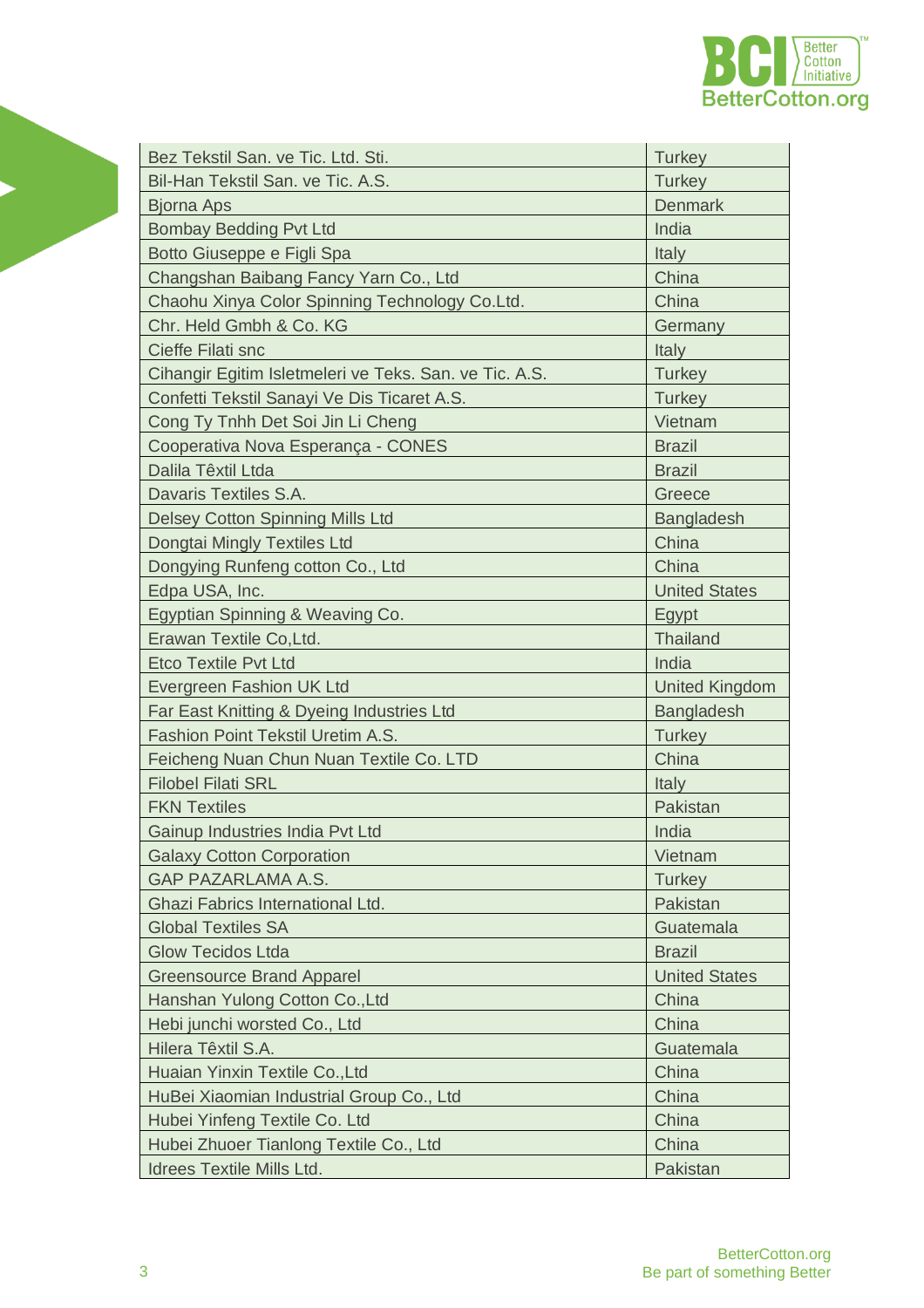

| <b>Indian Premier Textile Mills</b>                     | India                                              |  |
|---------------------------------------------------------|----------------------------------------------------|--|
| J P Modatex LLP                                         | India                                              |  |
| Jiangsu Beilin Textile Co., Ltd.                        | China<br>China<br>China<br>China<br>China<br>China |  |
| Jiangsu Fengkai Textile Co., Ltd.                       |                                                    |  |
| Jiangsu Yangke Textile Technology Group Co., LTD        |                                                    |  |
| Jiangyin Kangrun Yarn Industry Co., Ltd                 |                                                    |  |
| Jiangyin Chun Zhi Lan Special Textile Co., Ltd          |                                                    |  |
| JiangYin JinHuan Yarn Co., Ltd                          |                                                    |  |
| Jiangying Ruifeng Yarn Technology Co., Ltd.             | China                                              |  |
| Jindal Spinning Inc. (Division of Jindal Worldwide Ltd) | India                                              |  |
| <b>KB Enterprises</b>                                   | Pakistan                                           |  |
| <b>Kohinoor Mills Ltd</b>                               | Pakistan                                           |  |
| <b>KSR Textile Mills Pvt Ltd</b>                        | India                                              |  |
| L'Algerienne des Industries Textiles Tayal SpA          | Algeria                                            |  |
| Lanificio Dell'Olivo Spa                                | <b>Italy</b>                                       |  |
| Latif Textile Mills (Pvt) Ltd.                          | Pakistan                                           |  |
| Leling Gongqi Textile Co., Ltd                          | China                                              |  |
| Lingxian Shengze Special Textile Co., Ltd               | China                                              |  |
| LOTUS IPLIK SANAYI VE TICARET LIMITED SIRKETI           | <b>Turkey</b>                                      |  |
| Manufacturas Lillotex S. A.                             | Spain                                              |  |
| Mass Konfeksiyon Tekstil Sanayi ve Ticaret A.S          | <b>Turkey</b>                                      |  |
| MASUI Co., Ltd.                                         | Japan                                              |  |
| Menekse Tekstil San. Tic. A.S.                          | <b>Turkey</b>                                      |  |
| Migiboy Tekstil San. Ve Tic. A.S.                       | <b>Turkey</b>                                      |  |
| Mileta a.s.                                             | <b>Czech Republic</b>                              |  |
| <b>Miroglio Textile SRL</b>                             | Italy                                              |  |
| <b>MPM Textiles Pvt Ltd</b>                             | India                                              |  |
| MRM Konfeksiyon San. ve Tic. A.S.                       | <b>Turkey</b>                                      |  |
| <b>MYK Spinning Industries Pvt Ltd</b>                  | India                                              |  |
| Nantong Boerdeng Textile Co., Ltd                       | China                                              |  |
| Nantong Lituo Textile Co., Ltd.                         | China                                              |  |
| Nanyang Textile Group Limited Company                   | China                                              |  |
| <b>National Industries</b>                              | Pakistan                                           |  |
| Ningxia Hengda Textile Technology Co., Ltd              | China                                              |  |
| OLIVEIRA & GONÇALVES - INDÚSTRIA DE MALHAS LDA          | Portugal                                           |  |
| One-Any Co., Ltd                                        | Japan                                              |  |
| Pafafil Co., Ltd.                                       | China                                              |  |
| Panama Composite Textile Mills Ltd                      | <b>Bangladesh</b>                                  |  |
| Pei County Yifeng Textile. Co., Ltd                     | China                                              |  |
| Penteks Iplik San. Tic. A.S                             | <b>Turkey</b>                                      |  |
| Phu Viet Spinning Joint Stock Company                   | Vietnam                                            |  |
| <b>Prominent Apparel Espana SRL</b>                     | Spain                                              |  |
| <b>PT Badjatex</b>                                      | Indonesia                                          |  |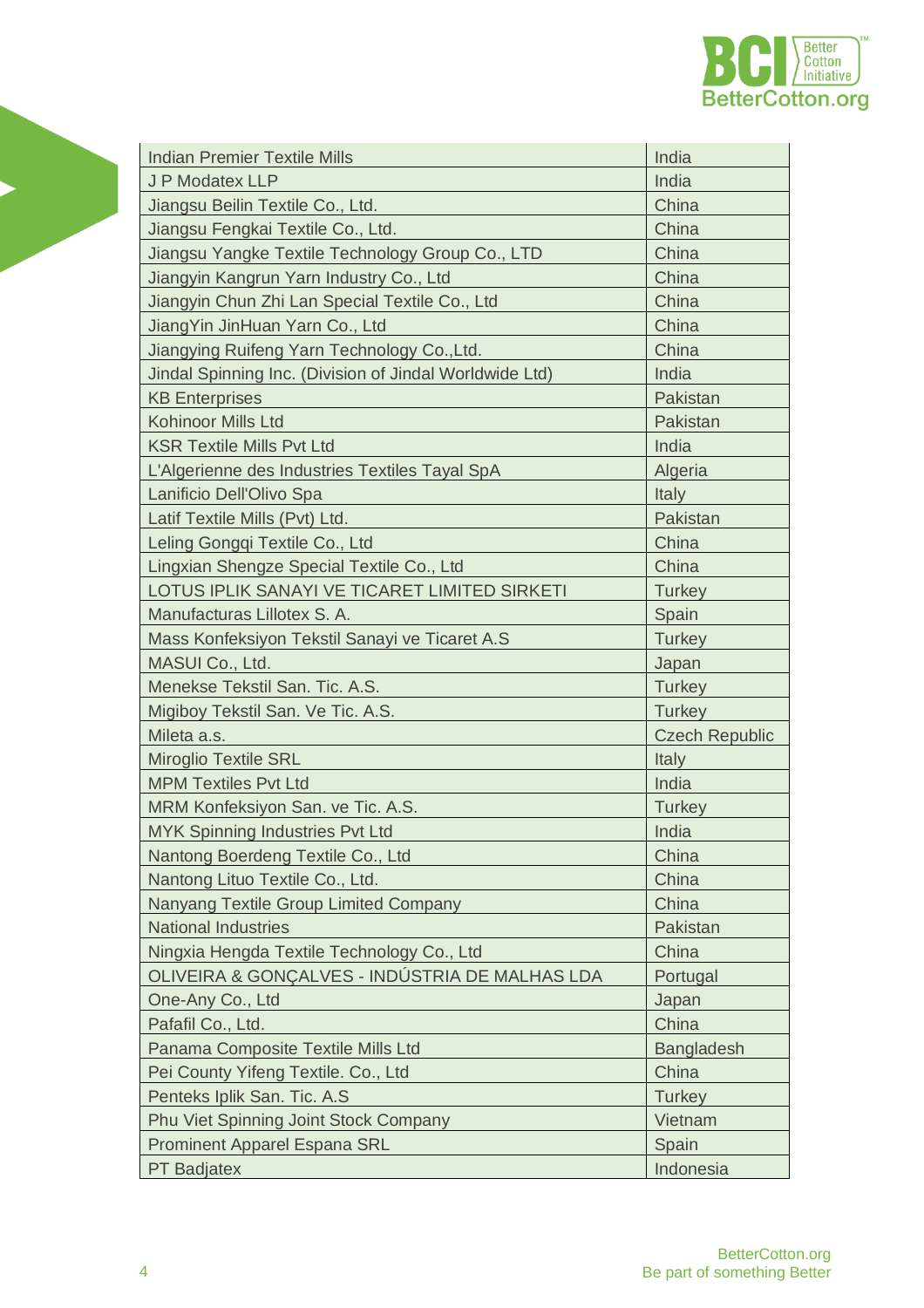

| <b>PT Plumbon International Textile</b>                     | Indonesia             |  |
|-------------------------------------------------------------|-----------------------|--|
| PT. Grand Textile Industry                                  | Indonesia             |  |
| PT. Malakasari                                              | Indonesia             |  |
| Quang Da Spinning Joint Stock Company                       | Vietnam               |  |
| <b>Royal Home Brands</b>                                    | <b>Netherlands</b>    |  |
| Sahana Clothing Company Pvt Ltd                             | India                 |  |
| Shandong just Cashemere Products Co., Ltd.                  | China                 |  |
| Shandong Province Huimin County Changming Textile Co., Ltd. | China                 |  |
| Shanmugappriya Textiles Pvt Ltd                             | India                 |  |
| Shijiazhuang Xinhe Fiber Technology Co., Ltd                | China                 |  |
| Siddhi Cotspin Pvt Ltd                                      | India                 |  |
| <b>Sochal Jeans</b>                                         | Egypt                 |  |
| <b>Spictex Coton Mills Pvt Ltd</b>                          | India                 |  |
| Sreenidhi Spintex Pvt Ltd                                   | India                 |  |
| Sri Kumaraguru Mill Ltd                                     | India                 |  |
| <b>Standfast &amp; Barracks</b>                             | <b>United Kingdom</b> |  |
| STORIA DI MODA K- DESIGN E PRODUÇÃO TÊXTIL, LDA             | Portugal              |  |
| Sung IL Int'l Co LTD (Topline)                              | China                 |  |
| SV Pittie Sohar Textiles (FZC) LLC                          | Oman                  |  |
| <b>SVP Global Ventures Ltd</b>                              | India                 |  |
| SY Vina Joint Stock Company                                 | Vietnam               |  |
| <b>TTLtd</b>                                                | India                 |  |
| T.b.m. Partecipazioni S.p.a.                                | Italy                 |  |
| Tafko Tekstil San. Dis Tic. A.S                             | <b>Turkey</b>         |  |
| Taizhou Yuxin Textile Co., Ltd                              | China                 |  |
| Tan an Hopefull Cashmere Goods Co., Ltd                     | China                 |  |
| <b>Tejidos Rebes</b>                                        | Spain                 |  |
| <b>Tennat SA</b>                                            | Guatemala             |  |
| Tessilmaglia srl                                            | Italy                 |  |
| <b>Textil Del Valle SA</b>                                  | Peru                  |  |
| Têxtil RenauxView S.A                                       | <b>Brazil</b>         |  |
| Thai Industries Development Co., Ltd                        | <b>Thailand</b>       |  |
| The Surat Vankar Sahakari Sangh Ltd                         | India                 |  |
| Tinturaria e Estamparia Primor Ltda                         | <b>Brazil</b>         |  |
| Tongxiang Jiantai Textiles Co., Ltd                         | China                 |  |
| Toraman Tekstil Deri ve Ins. San. ve Tic. A.S.              | <b>Turkey</b>         |  |
| Unitextil União Industrial Têxtil S.A                       | <b>Brazil</b>         |  |
| Universal Têxtil Indústrias Gerais Ltda                     | <b>Brazil</b>         |  |
| US Apparel & Textiles Pvt Ltd                               | Pakistan              |  |
| Viet Phu Textile Co., Ltd                                   | Vietnam               |  |
| Wilson Garment Accessories (International) Limited          | China                 |  |
| Wugang Yutai Textile Co., Ltd.                              | China                 |  |
| Wuhu Yufeng Textile Co., Ltd                                | China                 |  |